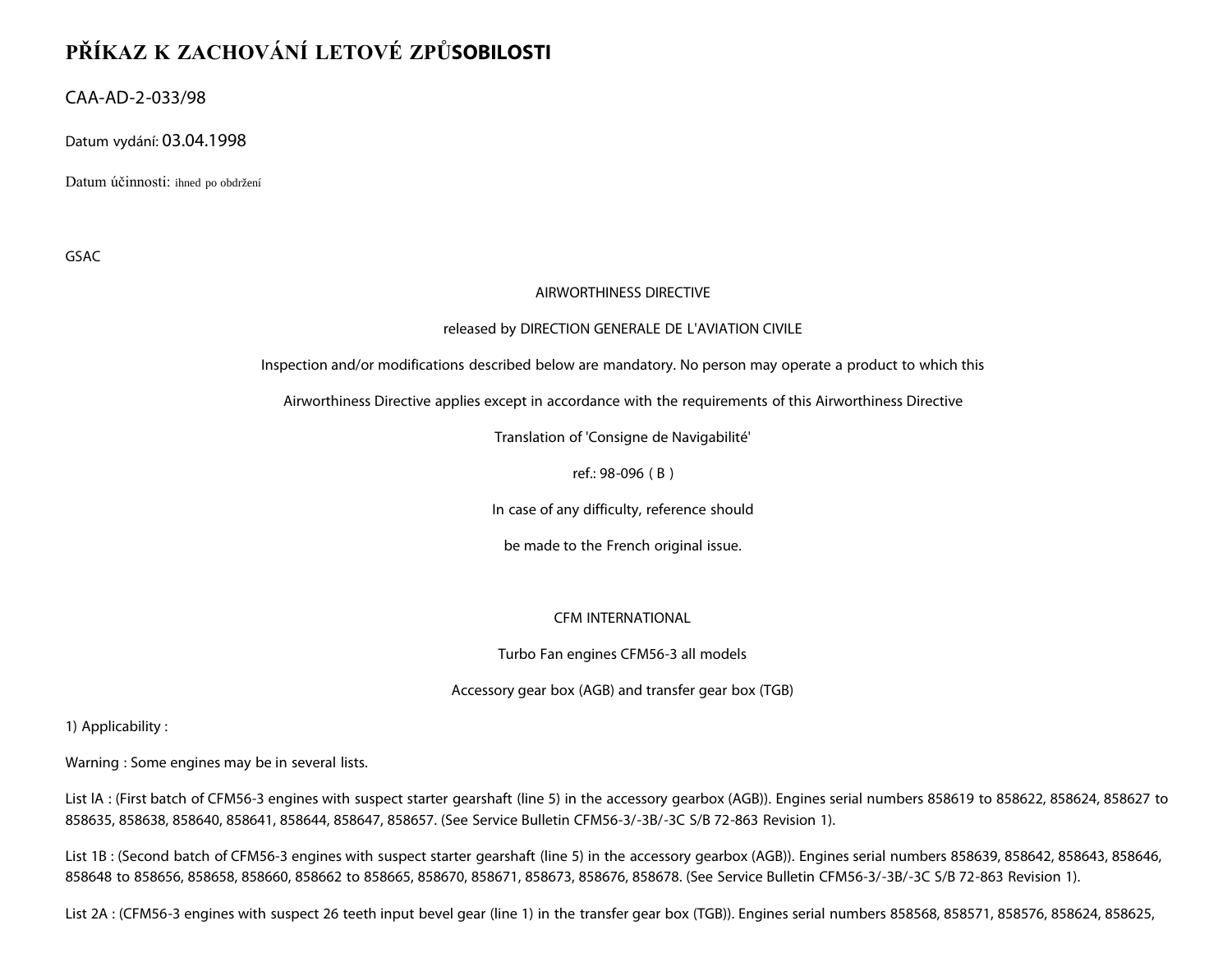858630 to 858639, 858641 to 858643, 858646 to 858651, 858654 to 858657, 858660 to 858662, 858665 to 858668, 858673, 858687, 858688, 858701, 722201. (See Service Bulletin CFM56-3/-3B/-3C S/B 72-865).

List 2B : (CFM56-3 engines with suspect 27 teeth output bevel gear (line 2) in the transfer gear box (TGB)). Engines serial numbers 858635 to 858637, 858642, 858643, 858646, 858648, 858656, 858657, 858662, 858663, 858665 to 858669, 858671 to 858677, 858679 to 858681, 858684, 858686, 858688, 858689, 858691, 858700. (See Service Bulletin CFM56-3/-3B/-3C S/B 72-865).

List 3 : (CFM56-3 engines with suspect intermediate gearshaft 44x73 teeth (line 9) in the accessory gear box (AGB)). Engines serial numbers 858619 to 858622, 858624, 858627 to 858642, 858644 to 858652, 858654, 858657 to 858660, 858666, 858668. (See Service Bulletin CFM56-3/-3B/-3C S/B 72-873 Revision 1).

2) Reason :

Three in Flight Shut Downs were experienced due to failure of starter gearshaft in the accessory gear box (AGB). The first analysis result shows also a risk of failure of others gearshafts of the transfer gear box (TGB) or the accessory gear box (AGB) which could lead to an in Flight Shut Down.

## 3) Mandatory actions :

a) For engines in above lists lA, 1B, 2A and 2B perform a daily check of the AGB and TGB magnetic chip detector (MCD). If magnetic particles are found, remove from service AGB and TGB. (See Service Bulletin CFM56-3/-3B/-3C S/B 72-A861 Revision 3).

b) Remove from service the starter gearshaft in the AGB of engines in the above list lA and list 1B. (See Service Bulletin CFM56-3/-3B/-3C S/B 72-863 Revision 1) following the schedule of paragraph 4 below (excepted if already done).

c)Remove from service the input bevel gearshaft in the TGB of engines in the above list 2A. (See Service Bulletin CFM56-3/-3B/-3C S/B 72-865) following the schedule of paragraph 4 below (excepted if already done).

d) Remove from service the output bevel gearshaft in the TGB of engines in the above list 2B. (See Service Bulletin CFM56-3/-3B/-3C S/B 72-865) following the schedule of paragraph 4 below (excepted if already done).

e)Remove from service the intermediate gearshaft 44x73 teeth in the accessory gear box (AGB) of engines in the above list 3. (See Service Bulletin CFM56-3/-3B/-3C S/B 72- 873) under the schedule of paragraph 4 below (excepted if already done).

4) Dates of compliance :

a)For twin engines planes which have two engines in the above lists replace before the next flight all the suspect gearshafts on one engine performing the above mandatory actions 3B, 3C, 3D, and 3E.

b) For the installed engines of list lA perform before December 12, 1997 (which is the applicable date in CN 97-354 Revision 3) above mandatory action 3B.

c)For the installed engines of list 1B perform before January 20, 1998 (which is the applicable date in CN 97-354 Revision 3) above mandatory action 3B.

d)For the installed engines of list 2A perform before December 20, 1997 (which is the applicable date in CN 97-354 Revision 3) above mandatory action 3C.

e)For the installed engines of list 2B perform before January 05, 1998 (which is the applicable date in CN 97-354 Revision 3) above mandatory action 3D.

f)For the installed engines of list 3 perform before March 15, 1998 above mandatory action 3E.